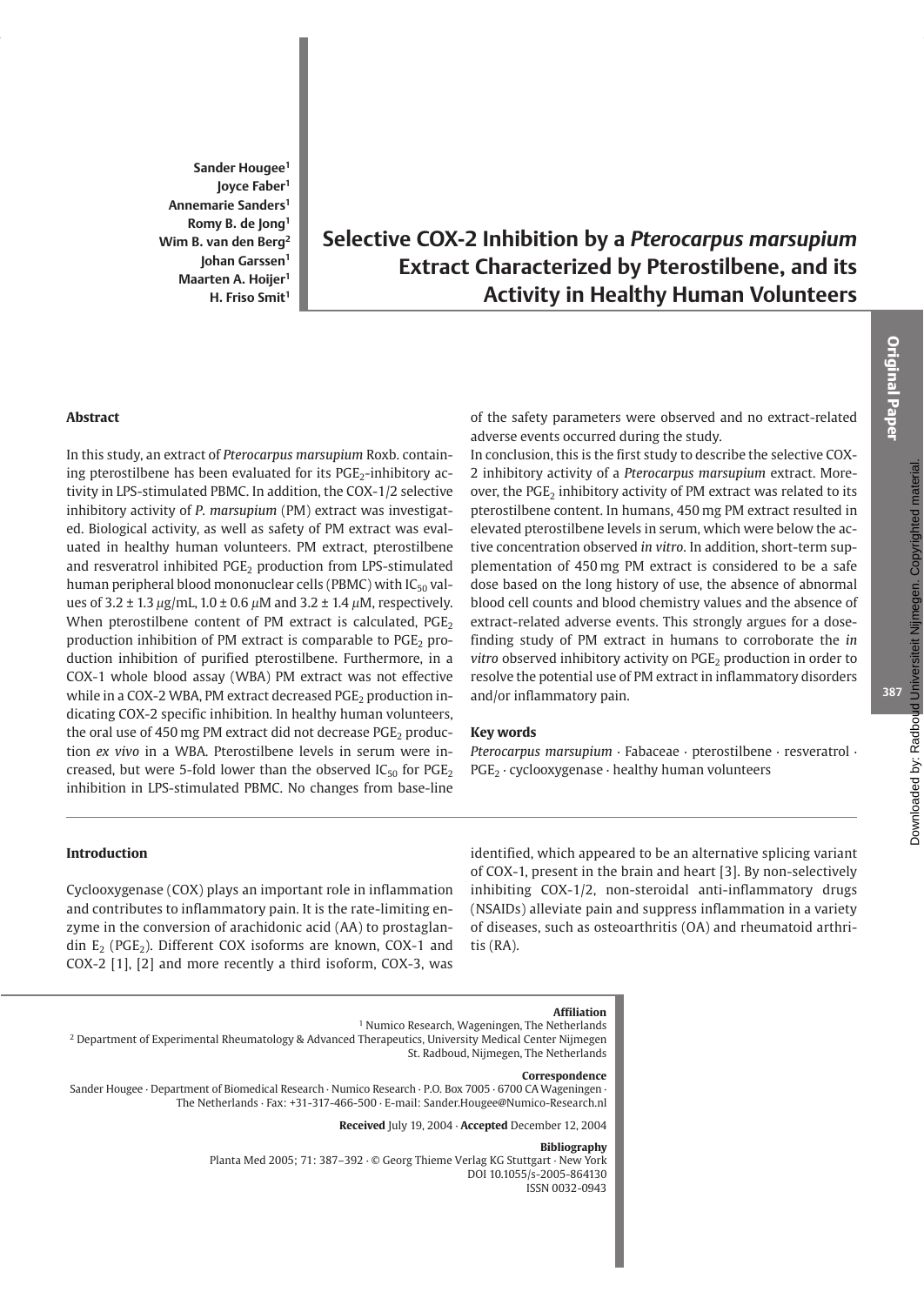COX-1 is expressed constitutively in many cells where it produces the prostanoids involved in homeostatic function, e.g., gastric cytoprotection and platelet activation. COX-2 is generally considered to be the inducible form and plays an important role during inflammation, because it accounts for most of the  $PGE$ that is produced during inflammation. Chronic use of NSAIDs results in gastrointestinal toxicity [4] which is associated with their COX-1 inhibitory activity. This phenomenon has led to the development of selective COX-2 inhibitors [5], [6].

Resveratrol (Fig. 1) is a well-known member of the stilbenes and is found in grapes and other foods. Resveratrol has COX inhibitory properties or decreases the production of  $PGE_2$  [7], [8], [9], [10]. Another member of the stilbenes is pterostilbene (Fig. 1), which is a major constituent of a commercially available Pterocarpus marsupium (PM) extract. P. marsupium Roxb. (Fabaceae) is a plant that has been used in Indian traditional medicine. A limited number of papers review its anti-diabetic potential [11], [12], [13]. However, herbal extracts typically contain a variety of constituents that may have different biological effects or could contribute to the same biological effect that is observed. In the present study, it was evaluated whether PM extract is a potential candidate for intervention strategies targeting chronic inflammatory disorders and/or inflammatory pain. PGE<sub>2</sub> inhibitory activity of PM extract is demonstrated using lipopolysaccharide (LPS)-stimulated human peripheral blood mononuclear cells (PBMC) and this was related to the pterostilbene content of PM extract. Furthermore, COX-1/2 selective inhibition by the PM extract in a COX-1 whole blood assay (WBA) and a COX-2 WBA was investigated. Finally, in healthy human volunteers, the in vivo PGE<sub>2</sub> inhibitory activity of PM extract, several safety parameters and the bioavailability of pterostilbene were evaluated.

#### 388

# **Materials and Methods**

All incubations of cells were done at  $37^{\circ}$ C in a humidified environment containing  $5\%$  CO<sub>2</sub>.

## **Characterization of PM extract by HPLC**

Fig. 2 shows the HPLC chromatograms of PM extract, pterostilbene and resveratrol that were used in this study. In short, samples were dissolved in dimethyl sulfoxide (DMSO) (100 mg/mL PM extract, 3 mg/mL pterostilbene and 1 mg/mL resveratrol) and 10  $\mu$ L was injected onto a Superspher 100 reverse phase C18 HPLC column (125×3 mm, 4.0 µm, Bischoff, Leonberg, Germany) and eluted with 0.01% trifluoroacetic acid with increasing concentrations of acetonitrile [at  $4.7 - 44.6$  minutes from 0 to  $25\%$ acetonitrile (linear), at 44.6-54.9 minutes from 25% to 51.3% acetonitrile (linear) and at 54.9-64.8 minutes from 51.3% to 100% acetonitrile until 76.5 minutes]. UV absorbance was recorded at 220 nm, 254 nm and 280 nm.

# LPS-stimulated PBMC and metabolic activity assay

PBMC from buffy coats (Sanguin blood bank, Amsterdam, The Netherlands) of human blood from healthy donors were isolated and stored in liquid nitrogen and subsequently thawed using standard procedures. 150  $\mu$ L/well PBMC in cell culture medium (RPMI-1640 containing 25 mM HEPES and 2 mM L-glutamine (Life-Technologies, Merelbeke, Belgium) and further enriched



Fig. 1 Chemical structures of resveratrol and pterostilbene.

with 100 U/mL penicillin/streptomycin, 1.0 mM sodium pyruvate and 10% heat-inactivated fetal calf serum) were pipetted into a 96-well flat bottom microtiter plate (BD Falcon, Erembodegem Aalst, Belgium) in a concentration of  $1.5 \times 10^5$  cells. PM extract (Silbinol™, commercially available extract from P. marsupium heartwood and bark containing 5.5% pterostilbene (w/w) as determined by HPLC, Sabinsa, Piscataway, NJ, USA), pterostilbene (purified from P. marsupium, > 95%, Chromadex, Santa Anna, CA, USA) and resveratrol (> 99%, Sigma, Zwijndrecht, The Netherlands) were dissolved in DMSO and subsequently further diluted in cell culture medium and added to the cells in an individual concentration range. DMSO concentration in the wells was 0.1%. In control experiments this concentration did not show any effects on the measured parameters. Subsequently the cells were incubated for one hour (volume per well 170  $\mu$ L). After one hour, LPS (E. coli B55:055, Sigma) was added resulting in a final concentration of 10 ng/mL LPS and a final volume of 200  $\mu$ L. The cells were incubated for 20 hours. At the end of the 20 hour incubation period the supernatants were harvested and stored at -80 $\degree$ C until further analysis. Next to the plates for PGE<sub>2</sub> analysis, identical plates were used to determine metabolic activity of the PBMC with and without the presence of test agent using the WST-1 assay (Roche Diagnostics, Almere, The Netherlands). WST-1 {4-[3-(4-iodophenyl)-2-(4-nitrophenyl)-2H-5-tetrazolio]-1,3benzenedisulfonate} is a substrate for the enzyme succinate dehydrogenase. The conversion product formazan can be measured at 450 nm with a reference filter at 655 nm. The activity of succinate dehydrogenase reflects mitochondrial activity and may therefore be indicative for metabolic activity and/or cell viability. After the 1 hour pre-incubation period of PBMC and test agents or vehicle and the subsequent 20 hour incubation with LPS, WST-1 was added undiluted (10  $\mu$ L/well). Absorbance was measured using a plate reader (Ultramark, BioRad, Veenendaal, The Netherlands) directly after WST-1 addition and after 5 hours incubation of WST-1 with the cells. Control values (without test agents) were set at 100% and all values were expressed as percentage of control values.

#### COX-1 and COX-2 whole blood assay (WBA)

After obtaining written informed consent, ten mL blood from healthy human volunteers were collected by venupuncture into heparin (17 IU/mL). COX-1 and COX-2 WBA were performed according to Warner et al. [14]. In short, for the COX-1 assay, test agents or vehicle were added and incubated with whole blood after which the calcium ionophore A23187 was added for 30 minutes. For the COX-2 assay, aspirin was added to inactivate COX-1 after which the test agents or vehicle were added plus LPS for another 18 h. SC-560 (Calbiochem, VWR International, Amsterdam, The Netherlands) and celecoxib (content of Celebrex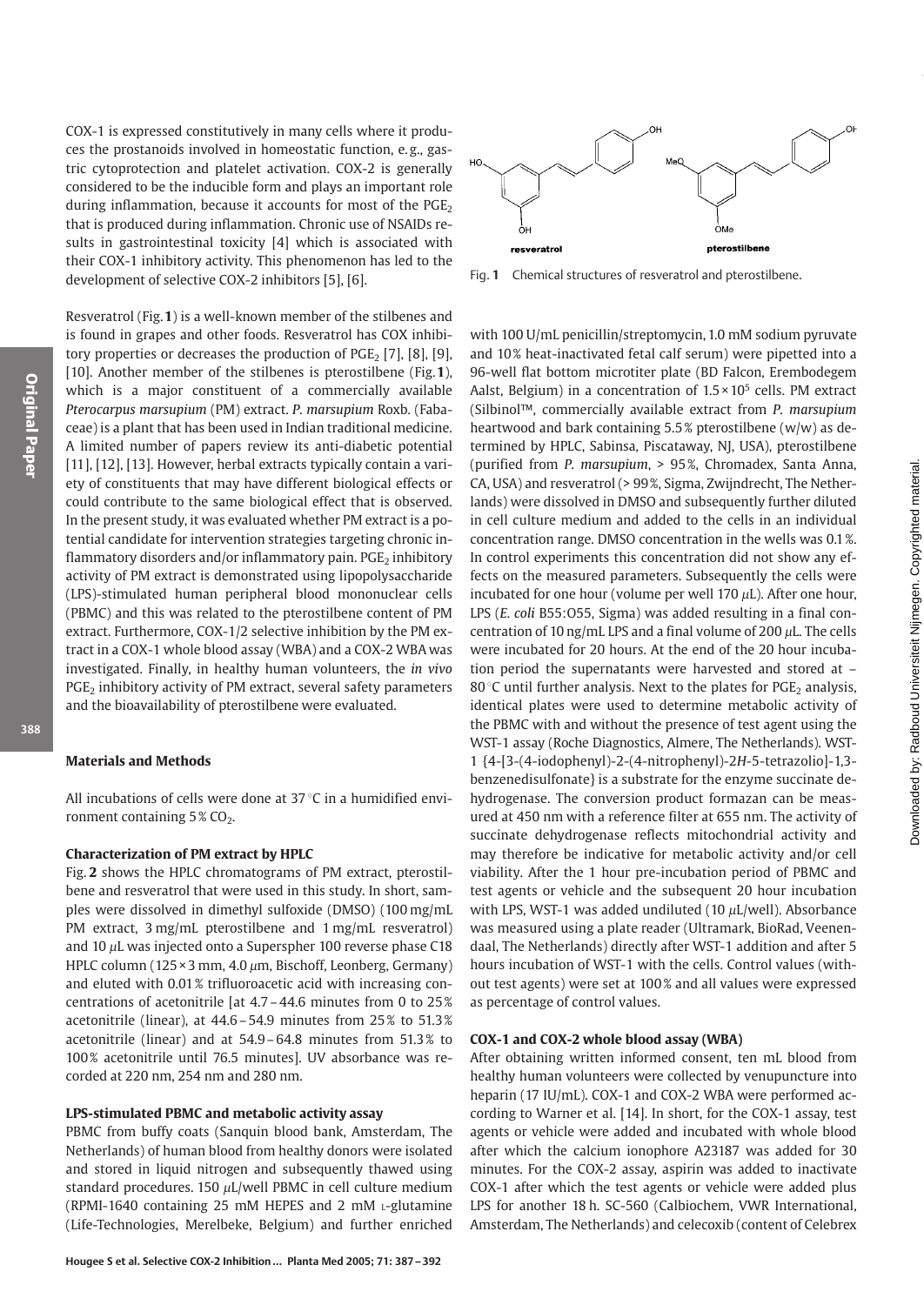

Fig. 2 HPLC chromatogram of PM extract (lower three lines), pterostilbene (middle three lines) and resveratrol (upper three lines) recorded at 220, 254 and 280 nm. With the arrows resveratrol (R) and pterostilbene (P) peaks are indicated.

capsule containing 200 mg celecoxib was corrected for its excipient content based on weight; Pfizer, local pharmacy) were used as positive controls for a selective COX-1 and a selective COX-2 inhibitor respectively. Concentration DMSO (vehicle) was 0.1% in all wells. Plates were centrifuged and supernatants were harvested and stored at -80 °C until analysis.

# Activity of orally administered PM extract in healthy human volunteers

To evaluate the activity of PM extract in humans when administered orally, a healthy human volunteer study was performed according to an open, randomized, positive-controlled design with three parallel groups. Whole blood was stimulated ex vivo with LPS and production of  $PGE_2$  was analyzed without knowing the donor identification and group distribution. The same procedure was followed when analyzing TXB<sub>2</sub> in serum. Thirteen healthy human volunteers (see Table 1 for subject demographics) were randomized to receive one of the following treatments: A) 450 mg PM extract once daily ( $n = 5$ ); B) 225 mg PM extract twice daily, in the morning and in the evening  $(n = 5)$ ; C) 200 mg celecoxib (Celebrex capsule containing 200 mg celecoxib) once daily as a positive control for selective COX-2 inhibition  $(n = 3)$ . The dose of 450 mg oral intake daily was based upon a pilot mouse study in which 1.25 mg PM extract once daily for ten days resulted in decreased  $PGE_2$  production of ex vivo stimulated whole blood (data not shown). Conversion of animal dosage to human dosage is done taking into account the ratio of metabolic weight, which is defined as (body weight in  $kg$ )<sup>0.75</sup> [15]. Together with the supplier's information 450 mg was considered the appropriate daily dose for a first-time pilot in healthy human volunteers.

The study was approved by the ethics committee (BEBO) and conducted according to the principles of the 'Declaration of Helsinki' (52nd WMA General Assembly, Edinburgh, Scotland, October 2000) and according to the Dutch law on scientific medical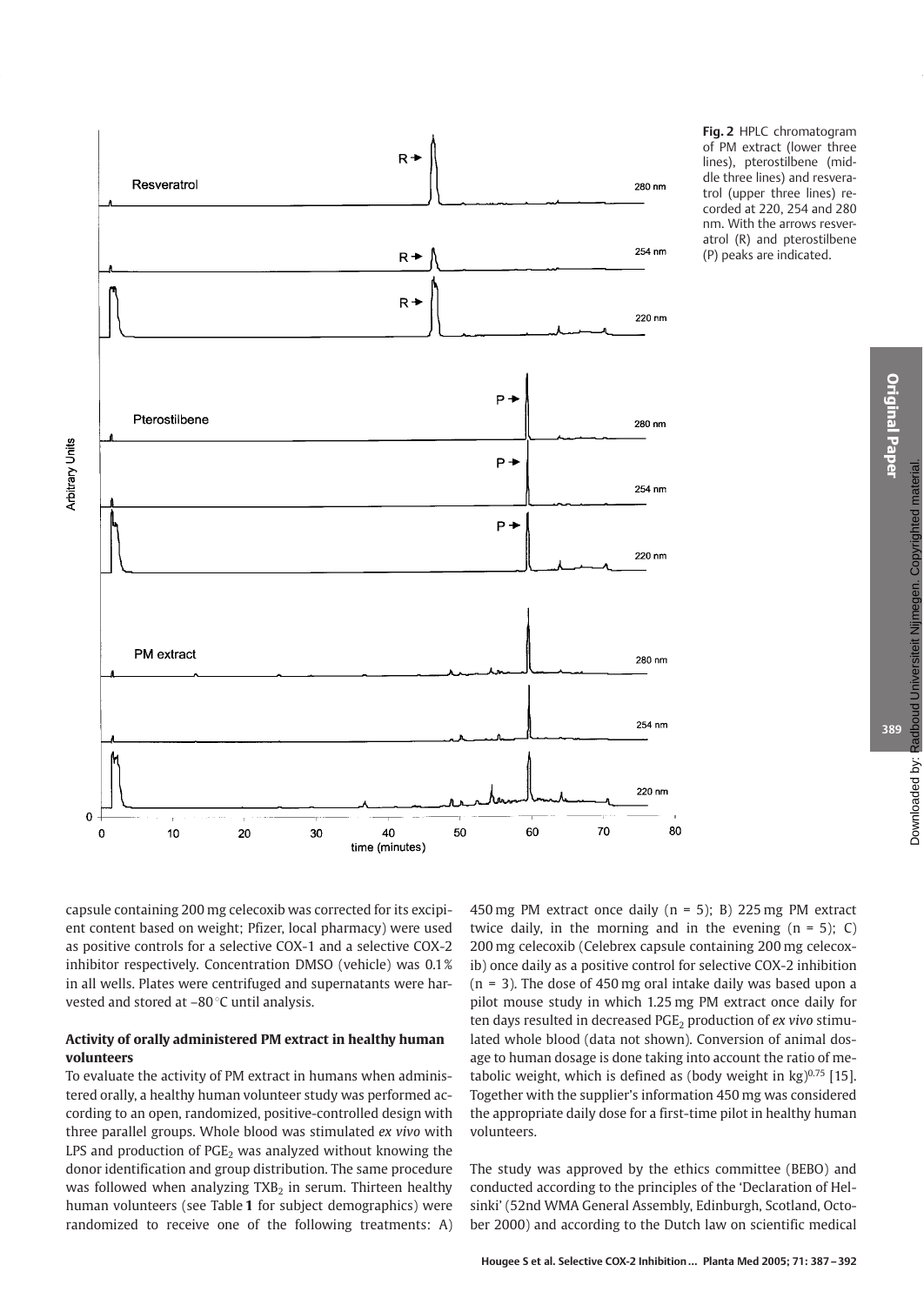|                         | A: 450 mg PM extract<br>once daily ( $n = 5$ ) | B: 225 mg PM extract<br>twice daily ( $n = 5$ ) | C: 200 mg Celecoxib<br>once daily ( $n = 3$ ) |
|-------------------------|------------------------------------------------|-------------------------------------------------|-----------------------------------------------|
| Male:female             | 3:2                                            | 2:3                                             | 1:2                                           |
| Age (years)             | $27 \pm 8$                                     | $26 \pm 8$                                      | $33 \pm 15$                                   |
| BMI ( $\text{kg/m}^2$ ) | $22.5 \pm 2.0$                                 | $23.5 + 3.3$                                    | $23.6 + 4.7$                                  |

Subject demographics and baseline characteristics. Values are mean ± SD Table 1

research with humans in the Netherlands. Prior to study enrolment, written informed consent was obtained from each subject.

Blood was taken before supplementation at day 0 and at days 2, 7 and 14 after the start of supplementation and WBAs were performed at these days. Blood was drawn into heparin (17 IU/mL) by venupuncture 3 hours after intake of the daily dose for groups A and C or half the daily dose for group B. Heparinized blood was aliquoted in 100  $\mu$ L volumes in a 96-well plate. 100  $\mu$ L cell culture medium (without serum) was added containing LPS (100 ng/mL) and plates were incubated for 20 hours. Plates were centrifuged and supernatants were harvested and stored at -80 °C until analysis. Blood samples for TXB<sub>2</sub> analysis in serum were drawn by venupuncture into 5 mL glass vacutainers and allowed to clot for one hour at  $37^{\circ}$ C in a water bath after which the sera were stored at  $-80^{\circ}$ C. For the evaluation of safety parameters, blood was drawn at day 0 and at day 14 of supplementation. Erythrocyte sedimentation rate, hemoglobin, hematocrit, white blood cell count, urea, creatinine, Na, K, Cl, gamma-glutamyl-transpeptidase (gamma-GT), alkaline phosphatase, bilirubin and liver aminotransferases AST and ALT were determined at baseline and 14 days after supplementation.

#### Measurement of pterostilbene in serum

Serum samples were centrifuged at 13000 rpm using an eppendorf centrifuge. Supernatant (500  $\mu$ L serum) was incubated in 10 mL glass centrifugation tubes with 100  $\mu$ L ß-glucuronidase from Helix pomatia (2000 U/mL, Sigma, Zwijndrecht, The Netherlands) and 400  $\mu$ L sodium acetate solution (1 M, pH 5.0) for 24 hours at 37 °C. The aglycone was extracted for 5 minutes with 2 mL tertbutyl methyl ether containing  $1 \mu$ g 4-hydroxybenzophenone (98%, Sigma, Zwijndrecht, The Netherlands) as an internal standard. Tubes were centrifuged for 5 minutes at 3000 rpm (Sorvall RT7) and the upper layer was transferred to another tube. Vacuum dried residue was dissolved in 150 µL ethanol and transferred to a 300  $\mu$ L microvial (Alltech, Breda, The Netherlands). To precipitate any fat the vials were placed at  $4^{\circ}$ C overnight. Subsequently, the vials were centrifuged for 5 minutes at 3000 rpm and  $4^{\circ}$ C (Sorvall RT7). 10  $\mu$ L samples were injected onto a Superspher 100 reverse phase C18 HPLC column  $(125 \times 3 \text{ mm}, 4.0 \mu \text{m}, \text{Bischoff}, \text{Leonberg}, \text{Germany})$  and eluted for 16 minutes with  $40\%$  (v/v) acetonitrile in water with retention times for the internal standard of 4.2 minutes and for pterostilbene 13.7 minutes. The peaks of the internal standard and pterostilbene were measured by UV absorption at 306 nm after which the concentration of pterostilbene was calculated.

# **Eicosanoids measurement**

 $PGE<sub>2</sub>$  and TXB<sub>2</sub> were measured in the thawed supernatants and sera, respectively, using a commercial enzyme immunoassay (Biotrak Amersham, Buckinghamshire, UK) according to the manufacturer's protocol (protocol 2 for PGE<sub>2</sub>).

#### **Statistical analyses**

 $IC_{50}$  values from LPS-stimulated PBMC were determined using a sigmoidal dose response curve using Prism4<sup>®</sup> software from Graphpad. PGE<sub>2</sub> data from COX-1 and COX-2 WBA were analyzed by linear regression after log transformation of the concentrations of the different agents used  $[\ln (\text{concentration} + 1)]$ . The average of the slopes of 5 human donors was statistically tested to be < 0 with a one sample T-test in SPSS®. Pterostilbene concentrations in plasma of healthy human volunteers were analyzed by ANOVA and post-hoc a Tukey-Kramer multiple comparison test was performed.

Downloaded by: Radboud Universiteit Nijmegen. Copyrighted material.

## **Results**

PM extract, pterostilbene and resveratrol (for pterostilbene and resveratrol see Fig.1) all dose-dependently inhibited  $PGE<sub>2</sub>$  production of 20 hour LPS-stimulated PBMC. IC<sub>50</sub> values are 3.2  $\pm$ 1.3  $\mu$ g/mL, 1.0 ± 0.6  $\mu$ M and 3.2 ± 1.4  $\mu$ M for PM extract, pterostilbene and resveratrol, respectively (shown in Table 2). For PM extract, there is no decrease in metabolic activity at the  $IC_{50}$  value. At the  $IC_{50}$  value for pterostilbene there is a small decrease of metabolic activity of 14% and for resveratrol the decrease is 10%.

To differentiate whether PGE<sub>2</sub> inhibition of PM extract results from COX-1 or from COX-2 inhibition a WBA is used. PM extract was not able to inhibit PGE<sub>2</sub> after COX-1 stimulation. Both celecoxib and SC-560 dose-dependently inhibited the  $PGE<sub>2</sub>$  production from the COX-1 assay, which was statistically significant. In the COX-2 assay, SC-560 did not inhibit the PGE<sub>2</sub> production. PM extract and celecoxib dose-dependently inhibited the  $PGE<sub>2</sub>$  production, both statistically significant (Fig. 3), indicating COX-2 specific inhibition.

In order to get insight into the in vivo effects of orally administered PM extract a healthy human volunteer study was performed. PGE<sub>2</sub> was inhibited by celecoxib from day 2 to day 14 by 75% or more. No inhibition of PGE<sub>2</sub> was observed in the PM extract administered subjects (data not shown). TXB<sub>2</sub> values of serum in the three supplementation groups did not change from baseline (data not shown). Serum concentrations of pterostilbene at day 0 were below the detection limit of  $5 \mu g/L$  plasma (20 nM). At days 2, 7 and 14 the pterostilbene levels were in-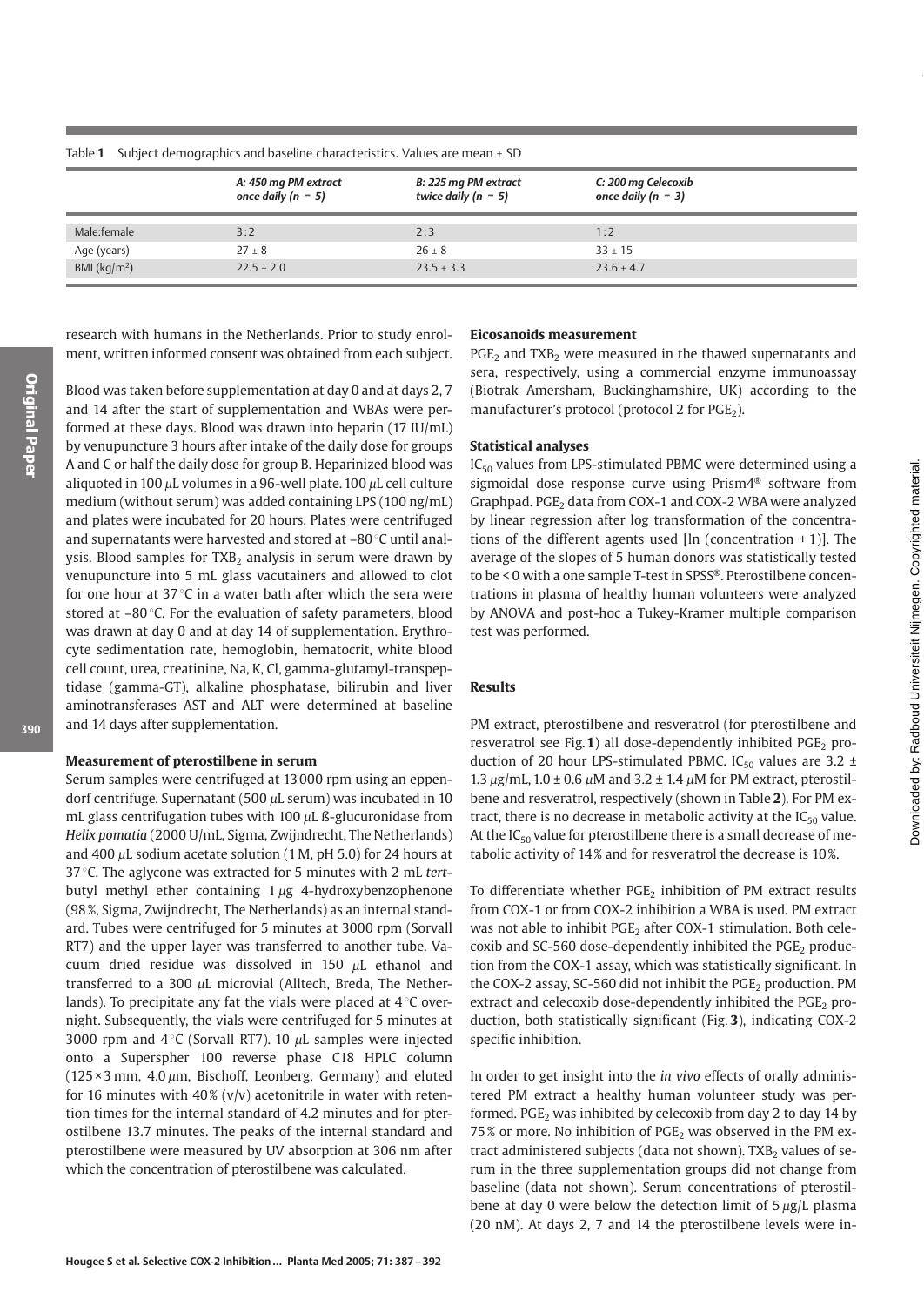|               | $IC_{50}$ PGE <sub>2</sub>          | % Decrease in WST at IC $_{50}$ |
|---------------|-------------------------------------|---------------------------------|
| PM extract    | $3.2 \pm 1.3 \,\mu$ g/mL (n = 6)    | No decrease                     |
| Pterostilbene | $1.0 \pm 0.6 \ \mu M \ (n = 3)$     | $14\% + 0.13$                   |
| Resveratrol   | $3.2 \pm 1.4 \,\mu\text{M}$ (n = 3) | $10\% \pm 0.09$                 |



Fig. 3 PGE<sub>2</sub> production is expressed as percentage of control values (PGE<sub>2</sub> value at no agent incubated) and cubic spline curves are shown to visualize data. A PGE<sub>2</sub> production from 30 minutes A23187-stimulated human whole blood with PM extract and celecoxib and SC-560 as controls. **B** PGE<sub>2</sub> production from 6 hours aspirin pretreated and subsequent 18 hours LPS-stimulated human whole blood and incubated during the last 18 hours with PM extract and celecoxib and SC-560 as controls. Data represent average of 5 human donors ± SEM. Linear regression is performed upon absolute

PGE<sub>2</sub> values in pq/mL and subsequently one sample T-tests are done to test whether the slopes are < 0. In the COX-1 assay PM extract did not demonstrate statistically significant PGE<sub>2</sub> inhibition as opposed to SC-560 (P < 0.05) and celecoxib (P < 0.05). However, in the COX-2 assay, PM extract showed statistically significant PGE<sub>2</sub> inhibition (P < 0.05). Expectedly, celecoxib inhibited PGE<sub>2</sub> (P < 0.05). Also SC-560, which is a selective COX-1 inhibitor, did not inhibit PGE<sub>2</sub> from COX-2 (P > 0.05). These results indicate specific COX-2 inhibition by PM extract.

creased significantly versus day 0, although no significant difference exists between the different days (Table 3).

From a questionnaire regarding some major body systems the relationship of the adverse events and the PM extract was documented. There was no occurrence of PM extract-related adverse events. In addition, there were no changes from baseline in hematology and blood chemistry values (erythrocyte sedimentation rate, hemoglobin, hematocrit, white blood cell count, urea, creatinine, Na, K, Cl, gamma-glutamyl-transpeptidase (gamma-GT), alkaline phosphatase, bilirubin and liver aminotransferases AST and ALT) after 14 days of PM extract supplementation in either the group receiving 450 mg PM extract once daily or the group receiving 225 mg PM extract twice daily.

# **Discussion**

This is the first study to describe the COX-2 selective inhibitory activity of an extract from Pterocarpus marsupium Roxb. (PM extract). In addition, this present study describes that the  $PGE$ <sub>2</sub> inhibitory activity of PM extract is related to its pterostilbene content. P. marsupium is a plant used in Indian traditional medicine to which anti-diabetic properties have been ascribed (reviewed in [11], [12], [13]). In this present study, a  $PGE_2$  inhibitory effect

of a commercially available extract of P. marsupium, characterized by pterostilbene, was demonstrated. Pterostilbene is a structure analogue of resveratrol (Fig.1) that has been reported to inhibit COX-1 and/or COX-2 [8], [10]. The COX isoform enzyme activity of resveratrol and its structure analogue pterostilbene was studied earlier by Rimando et al. [16]. In that study an  $IC_{50}$ value of resveratrol for both COX-1 and COX-2 of about 1  $\mu$ M was reported. In addition, the COX inhibitory activity of pterostilbene was reported to be much lower in that same study: the  $IC_{50}$ value for COX-1 was 19.8  $\mu$ M and for COX-2 even 83.9  $\mu$ M [16]. However, in the present study, pterostilbene showed a much higher activity. The activity was even higher compared to the activity of resveratrol (Table 2). In the present study human LPSstimulated PBMC were used to evaluate inhibition of  $PGE_2$  production in contrast with the study described earlier, in which COX enzyme activity assays were used with sheep COX-1 and human recombinant COX-2 (Rimando, personal communication). The different experimental set-ups might be an explanation for the difference in the observed activities.

If pterostilbene would be the main contributing factor for the decreased PGE<sub>2</sub> production by PM extract at an IC<sub>50</sub> value of 3.2  $\pm$ 1.3  $\mu$ g/mL, the calculated IC<sub>50</sub> value of pterostilbene would be 0.69  $\pm$  0.29  $\mu$ M. The measured IC<sub>50</sub> value of pterostilbene is 1.0  $\pm$ 0.6  $\mu$ M (Table 2). The measured and calculated IC<sub>50</sub> values of 0.69